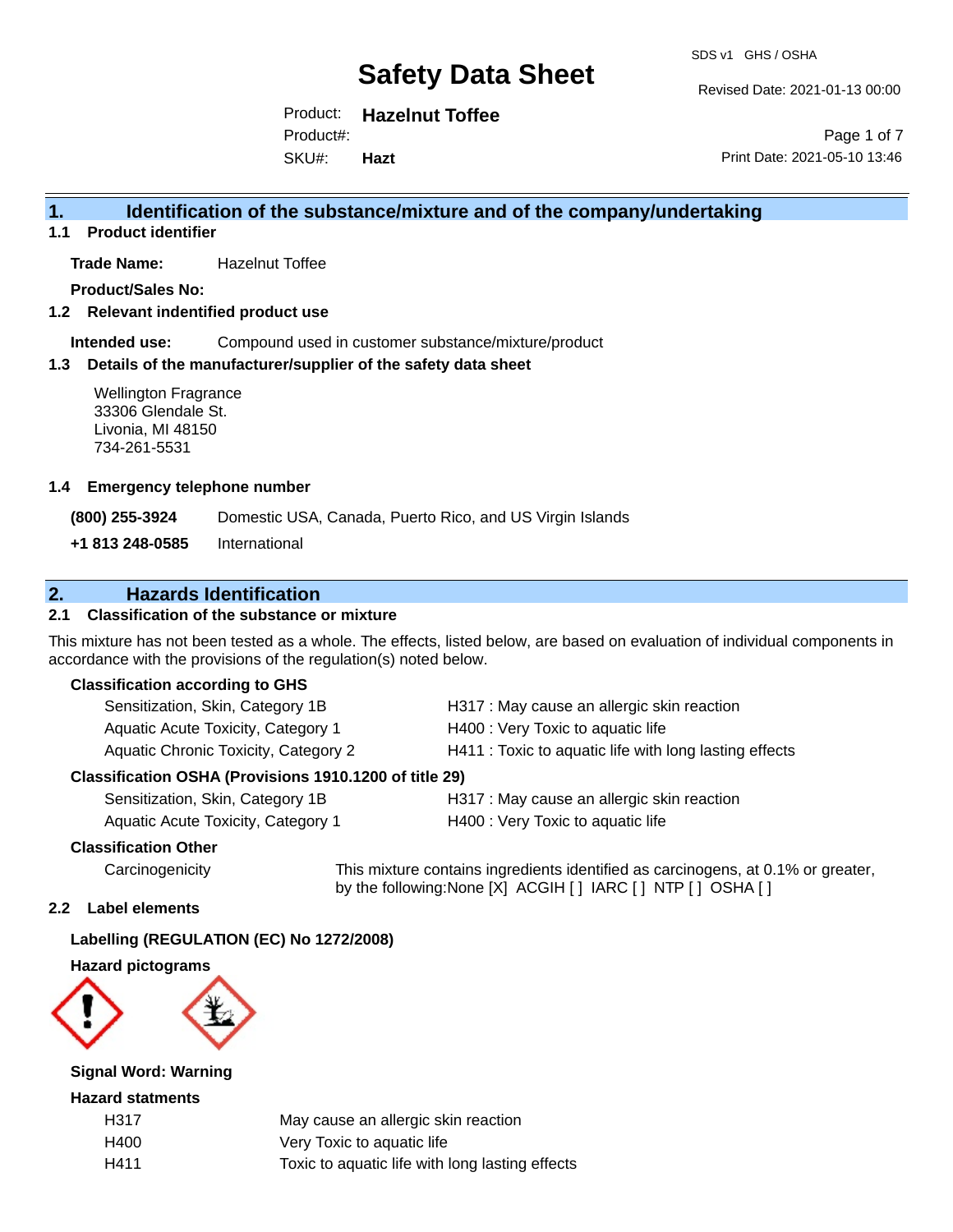SDS v1 GHS / OSHA

Revised Date: 2021-01-13 00:00

Product: **Hazelnut Toffee** SKU#: Product#: **Hazt**

Page 2 of 7 Print Date: 2021-05-10 13:46

#### **Precautionary Statements**

| <b>Prevention:</b>          |                                                                       |
|-----------------------------|-----------------------------------------------------------------------|
| P <sub>272</sub>            | Contaminated work clothing should not be allowed out of the workplace |
| P <sub>273</sub>            | Avoid release to the environment                                      |
| Response:                   |                                                                       |
| $P302 + P352$               | IF ON SKIN: Wash with soap and water                                  |
| $P333 + P313$               | If skin irritation or a rash occurs: Get medical advice/attention     |
| P363                        | Wash contaminated clothing before reuse                               |
| P391                        | <b>Collect Spillage</b>                                               |
| <b>Other Hazards</b><br>2.3 |                                                                       |

**no data available**

## **3. Composition/Information on Ingredients**

#### **3.1 Mixtures**

This product is a complex mixture of ingredients, which contains among others the following substance(s), presenting a health or environmental hazard within the meaning of the UN Globally Harmonized System of Classification and Labeling of Chemicals (GHS):

| CAS#<br>Ingredient     | EC#                                                      | Conc.<br>Range | <b>GHS Classification</b> |
|------------------------|----------------------------------------------------------|----------------|---------------------------|
| 120-51-4               | 204-402-9                                                | $20 - 30 \%$   | H302; H313; H400; H411    |
| <b>Benzyl Benzoate</b> |                                                          |                |                           |
| 121-33-5<br>vanillin   | 204-465-2                                                | $5 - 10%$      | H303; H319                |
| 91-64-5<br>Coumarin    | 202-086-7                                                | $5 - 10 \%$    | H302; H317; H402          |
| 121-32-4               | 204-464-7                                                | $2 - 5%$       | H303; H320; H402          |
| Ethyl Vanillin         |                                                          |                |                           |
| 102-19-2               | 203-012-6                                                | $1 - 2 \%$     | H316; H401; H411          |
|                        | Isoamyl phenylacetate                                    |                |                           |
| 120-57-0               | 204-409-7                                                | $1 - 2%$       | H303; H317; H401          |
| Heliotropine           |                                                          |                |                           |
| 4940-11-8              | 225-582-5                                                | $1 - 2%$       | H302; H401                |
| Ethyl Maltol           |                                                          |                |                           |
|                        | See Section 16 for full text of GHS classification codes |                |                           |

See Section 16 for full text of GHS classification codes which where not shown in section 2

Total Hydrocarbon Content (%  $w/w$ ) = 0.00

## **4. First Aid Measures**

## **4.1 Description of first aid measures**

**Inhalation:** Remove from exposure site to fresh air and keep at rest. Obtain medical advice.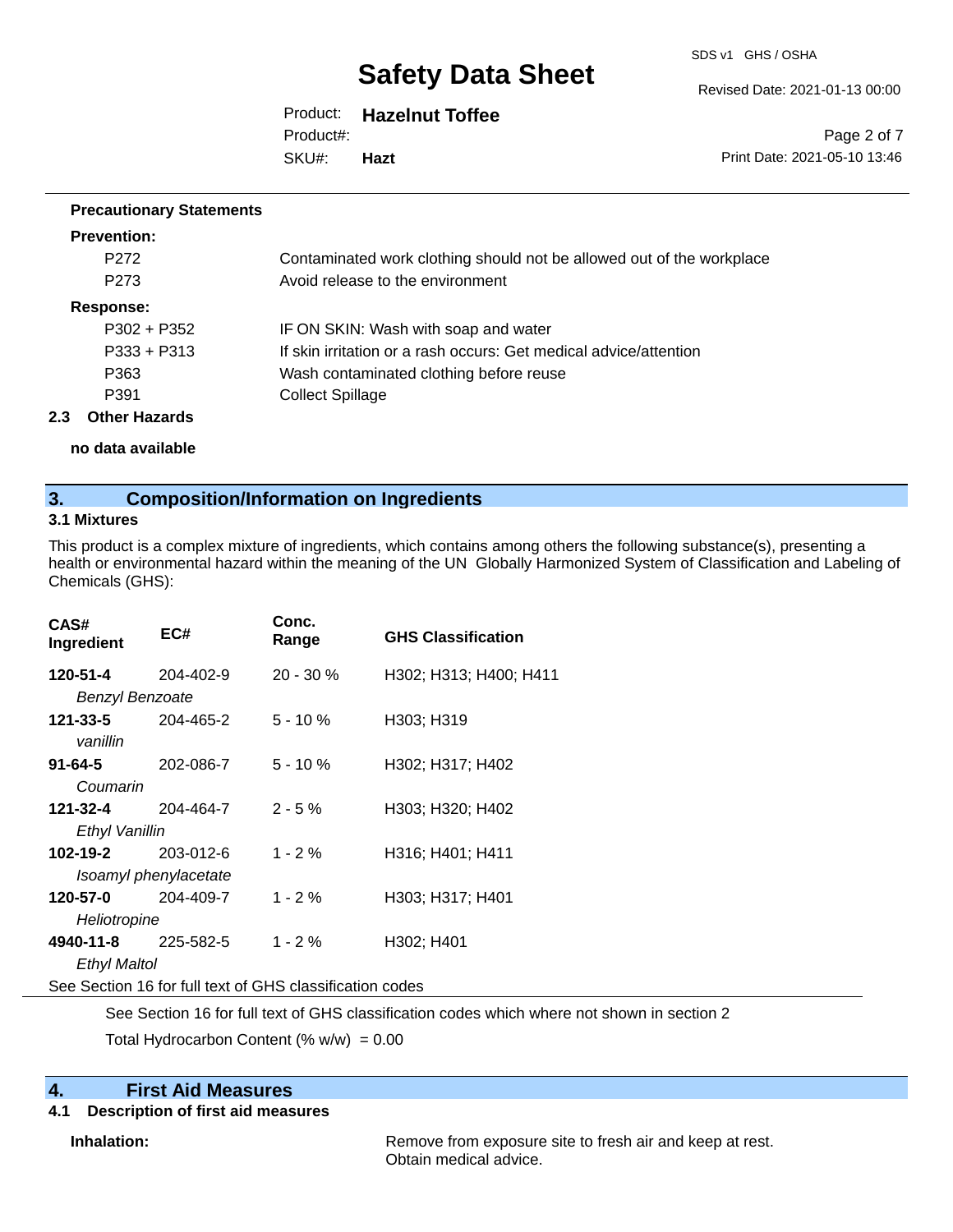## **Safety Data Shoot**

SDS v1 GHS / OSHA

|                                                                 |           | <b>PAIGLY DAIA PIIGGL</b>                                                                                     | Revised Date: 2021-01-13 00:00 |
|-----------------------------------------------------------------|-----------|---------------------------------------------------------------------------------------------------------------|--------------------------------|
|                                                                 | Product:  | <b>Hazelnut Toffee</b>                                                                                        |                                |
|                                                                 | Product#: |                                                                                                               | Page 3 of 7                    |
|                                                                 | SKU#:     | Hazt                                                                                                          | Print Date: 2021-05-10 13:46   |
| <b>Eye Exposure:</b>                                            |           | Flush immediately with water for at least 15 minutes.<br>Contact physician if symptoms persist.               |                                |
| <b>Skin Exposure:</b>                                           |           | Remove contaminated clothes. Wash thoroughly with water (and soap).<br>Contact physician if symptoms persist. |                                |
| Ingestion:                                                      |           | Rinse mouth with water and obtain medical advice.                                                             |                                |
| 4.2 Most important symptoms and effects, both acute and delayed |           |                                                                                                               |                                |
| <b>Symptoms:</b>                                                |           | no data available                                                                                             |                                |
| Risks:                                                          |           | Refer to Section 2.2 "Hazard Statements"                                                                      |                                |
|                                                                 |           | 4.3 Indication of any immediate medical attention and special treatment needed                                |                                |
| <b>Treatment:</b>                                               |           | Refer to Section 2.2 "Response"                                                                               |                                |
| 5.<br><b>Fire-Fighting measures</b>                             |           |                                                                                                               |                                |
| <b>Extinguishing media</b><br>5.1                               |           |                                                                                                               |                                |
| Suitable:                                                       |           | Carbon dioxide (CO2), Dry chemical, Foam                                                                      |                                |
| <b>Unsuitable</b>                                               |           | Do not use a direct water jet on burning material                                                             |                                |
| 5.2 Special hazards arising from the substance or mixture       |           |                                                                                                               |                                |
| <b>During fire fighting:</b>                                    |           | Water may be ineffective                                                                                      |                                |
| 5.3 Advice for firefighters                                     |           |                                                                                                               |                                |
| <b>Further information:</b>                                     |           | Standard procedure for chemical fires                                                                         |                                |
|                                                                 |           |                                                                                                               |                                |

## **6. Accidental Release Measures**

#### **6.1 Personal precautions, protective equipment and emergency procedures**

Avoid inhalation and contact with skin and eyes. A self-contained breathing apparatus is recommended in case of a major spill.

#### **6.2 Environmental precautions**

Keep away from drains, soil, and surface and groundwater.

## **6.3 Methods and materials for containment and cleaning up**

Clean up spillage promptly. Remove ignition sources. Provide adequate ventilation. Avoid excessive inhalation of vapors. Gross spillages should be contained by use of sand or inert powder and disposed of according to the local regulations.

#### **6.4 Reference to other sections**

Not Applicable

## **7. Handling and Storage**

#### **7.1 Precautions for safe handling**

Apply according to good manufacturing and industrial hygiene practices with proper ventilation. Do not drink, eat or smoke while handling. Respect good personal hygiene.

#### **7.2 Conditions for safe storage, including any incompatibilities**

Store in a cool, dry and ventilated area away from heat sources and protected from light in tightly closed original container. Avoid uncoated metal container. Keep air contact to a minimum.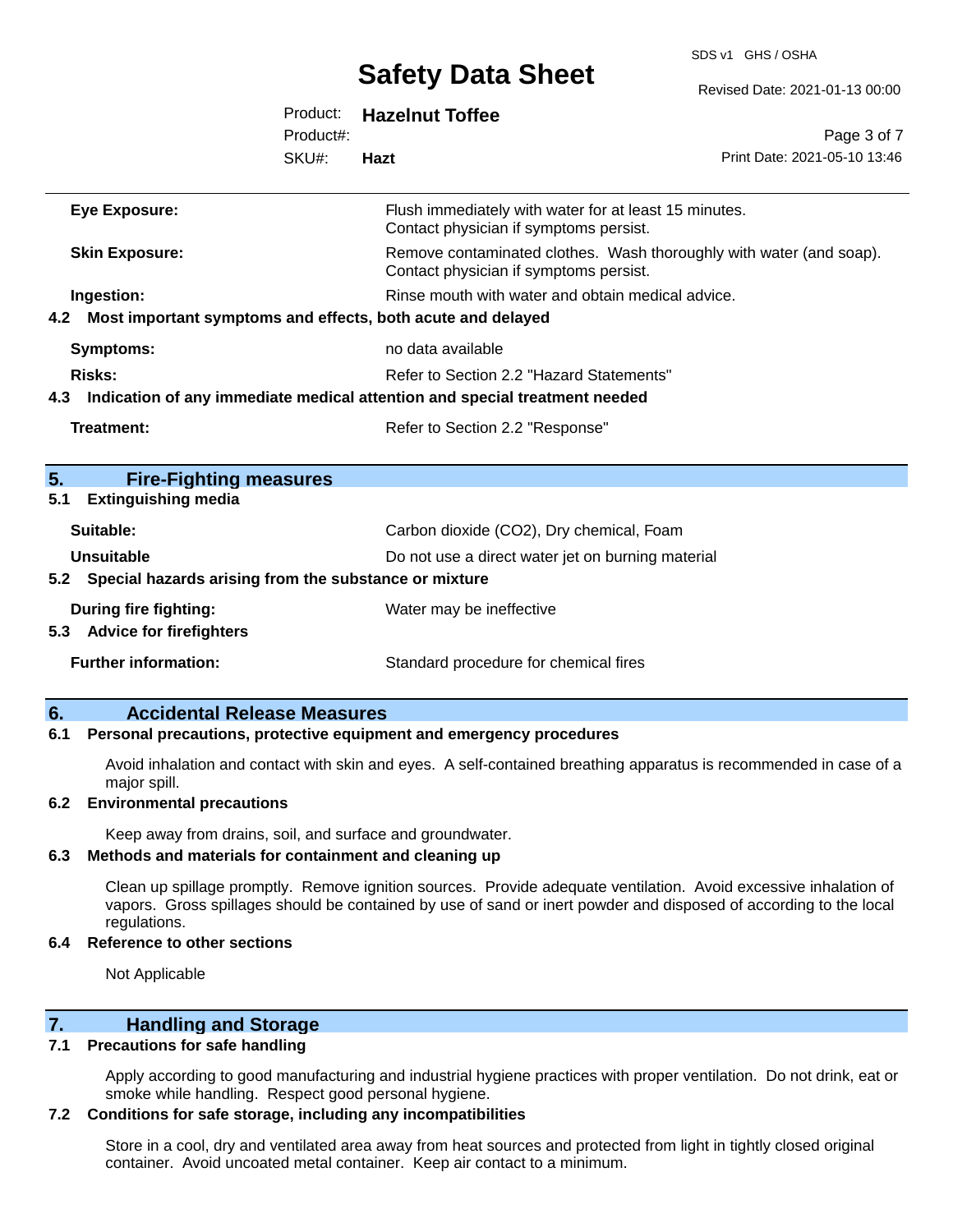Revised Date: 2021-01-13 00:00

## Product: **Hazelnut Toffee**

Product#:

SKU#: **Hazt**

Page 4 of 7 Print Date: 2021-05-10 13:46

## **7.3 Specific end uses**

No information available

## **8. Exposure Controls/Personal Protection**

**8.1 Control parameters**

| <b>Exposure Limits:</b>                               | Contains no substances with occupational exposure limit values.                                                                          |  |
|-------------------------------------------------------|------------------------------------------------------------------------------------------------------------------------------------------|--|
| <b>Engineering Controls:</b>                          | Use local exhaust as needed.                                                                                                             |  |
| 8.2 Exposure controls - Personal protective equipment |                                                                                                                                          |  |
| Eye protection:                                       | Tightly sealed goggles, face shield, or safety glasses with brow guards and side shields, etc.<br>as may be appropriate for the exposure |  |
| <b>Respiratory protection:</b>                        | Avoid excessive inhalation of concentrated vapors. Apply local ventilation where appropriate.                                            |  |
| <b>Skin protection:</b>                               | Avoid Skin contact. Use chemically resistant gloves as needed.                                                                           |  |
|                                                       |                                                                                                                                          |  |

## **9. Physical and Chemical Properties**

## **9.1 Information on basic physical and chemical properties**

| Appearance:                  | Liquid                                  |
|------------------------------|-----------------------------------------|
| Odor:                        | Conforms to Standard                    |
| Color:                       | Nearly Colorless G0 to Yellow Tint (G1) |
| <b>Viscosity:</b>            | Liquid                                  |
| <b>Freezing Point:</b>       | Not determined                          |
| <b>Boiling Point:</b>        | Not determined                          |
| <b>Melting Point:</b>        | Not determined                          |
| <b>Flashpoint (CCCFP):</b>   | >200 F (93.33 C)                        |
| <b>Auto flammability:</b>    | Not determined                          |
| <b>Explosive Properties:</b> | None Expected                           |
| <b>Oxidizing properties:</b> | None Expected                           |
| Vapor Pressure (mmHg@20 C):  | 0.0176                                  |
| %VOC:                        | 0.91                                    |
| Specific Gravity @ 25 C:     | 1.0250                                  |
| Density @ 25 C:              | 1.0220                                  |
| Refractive Index @ 20 C:     | 1.5060                                  |
| Soluble in:                  | Oil                                     |

## **10. Stability and Reactivity**

**10.1 Reactivity** None **10.2 Chemical stability** Stable **10.3 Possibility of hazardous reactions** None known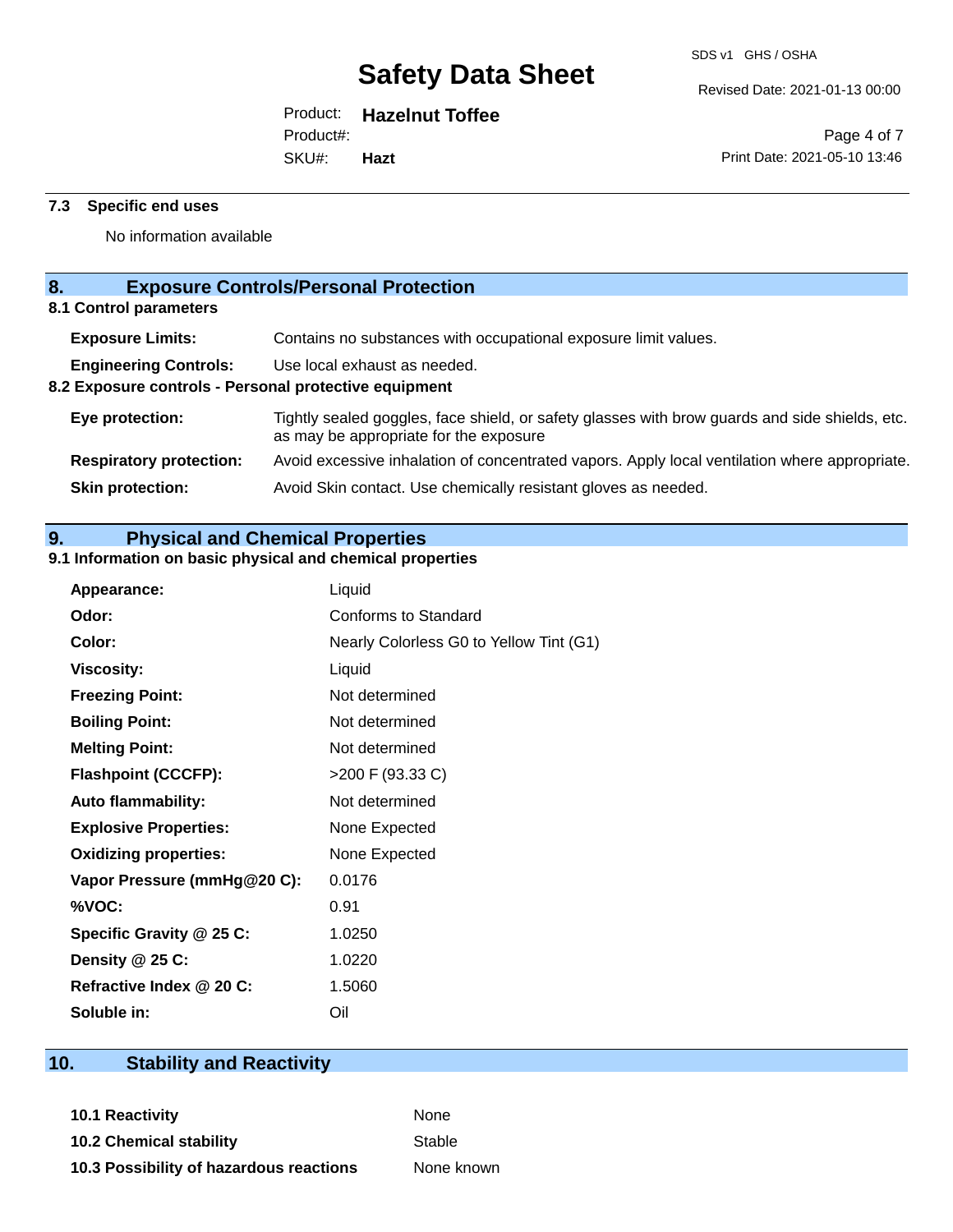SDS v1 GHS / OSHA

Revised Date: 2021-01-13 00:00

| <b>Hazelnut Toffee</b> |
|------------------------|
|                        |

Product#:

Page 5 of 7 Print Date: 2021-05-10 13:46

SKU#: **Hazt**

| 10.4 Conditions to avoid | None known |
|--------------------------|------------|
|                          |            |

**10.5 Incompatible materials** Strong oxidizing agents, strong acids, and alkalis **10.6 Hazardous decomposition products** None known

## **11. Toxicological Information**

## **11.1 Toxicological Effects**

Acute Toxicity Estimates (ATEs) based on the individual Ingredient Toxicity Data utilizing the "Additivity Formula"

| Acute toxicity - Oral - (Rat) mg/kg                | Not classified - the classification criteria are not met |
|----------------------------------------------------|----------------------------------------------------------|
| Acute toxicity - Dermal - (Rabbit) mg/kg           | Not classified - the classification criteria are not met |
| Acute toxicity - Inhalation - (Rat) mg/L/4hr       | Not classified - the classification criteria are not met |
| <b>Skin corrosion / irritation</b>                 | Not classified - the classification criteria are not met |
| Serious eye damage / irritation                    | Not classified - the classification criteria are not met |
| <b>Respiratory sensitization</b>                   | Not classified - the classification criteria are not met |
| <b>Skin sensitization</b>                          | May cause an allergic skin reaction                      |
| <b>Germ cell mutagenicity</b>                      | Not classified - the classification criteria are not met |
| Carcinogenicity                                    | Not classified - the classification criteria are not met |
| <b>Reproductive toxicity</b>                       | Not classified - the classification criteria are not met |
| Specific target organ toxicity - single exposure   | Not classified - the classification criteria are not met |
| Specific target organ toxicity - repeated exposure | Not classified - the classification criteria are not met |
| <b>Aspiration hazard</b>                           | Not classified - the classification criteria are not met |
|                                                    |                                                          |

## **12. Ecological Information**

**12.1 Toxicity**

| <b>Acute acquatic toxicity</b>     | Very Toxic to aquatic life                      |
|------------------------------------|-------------------------------------------------|
| <b>Chronic acquatic toxicity</b>   | Toxic to aquatic life with long lasting effects |
| <b>Toxicity Data on soil</b>       | no data available                               |
| <b>Toxicity on other organisms</b> | no data available                               |
|                                    |                                                 |
| 12.2 Persistence and degradability | no data available                               |
| 12.3 Bioaccumulative potential     | no data available                               |
| 12.4 Mobility in soil              | no data available                               |
| 12.5 Other adverse effects         | no data available                               |

## **13. Disposal Conditions**

## **13.1 Waste treatment methods**

Do not allow product to reach sewage systems. Dispose of in accordance with all local and national regulations. Send to a licensed waste management company.The product should not be allowed to enter drains, water courses or the soil. Do not contaminate ponds, waterways or ditches with chemical or used container.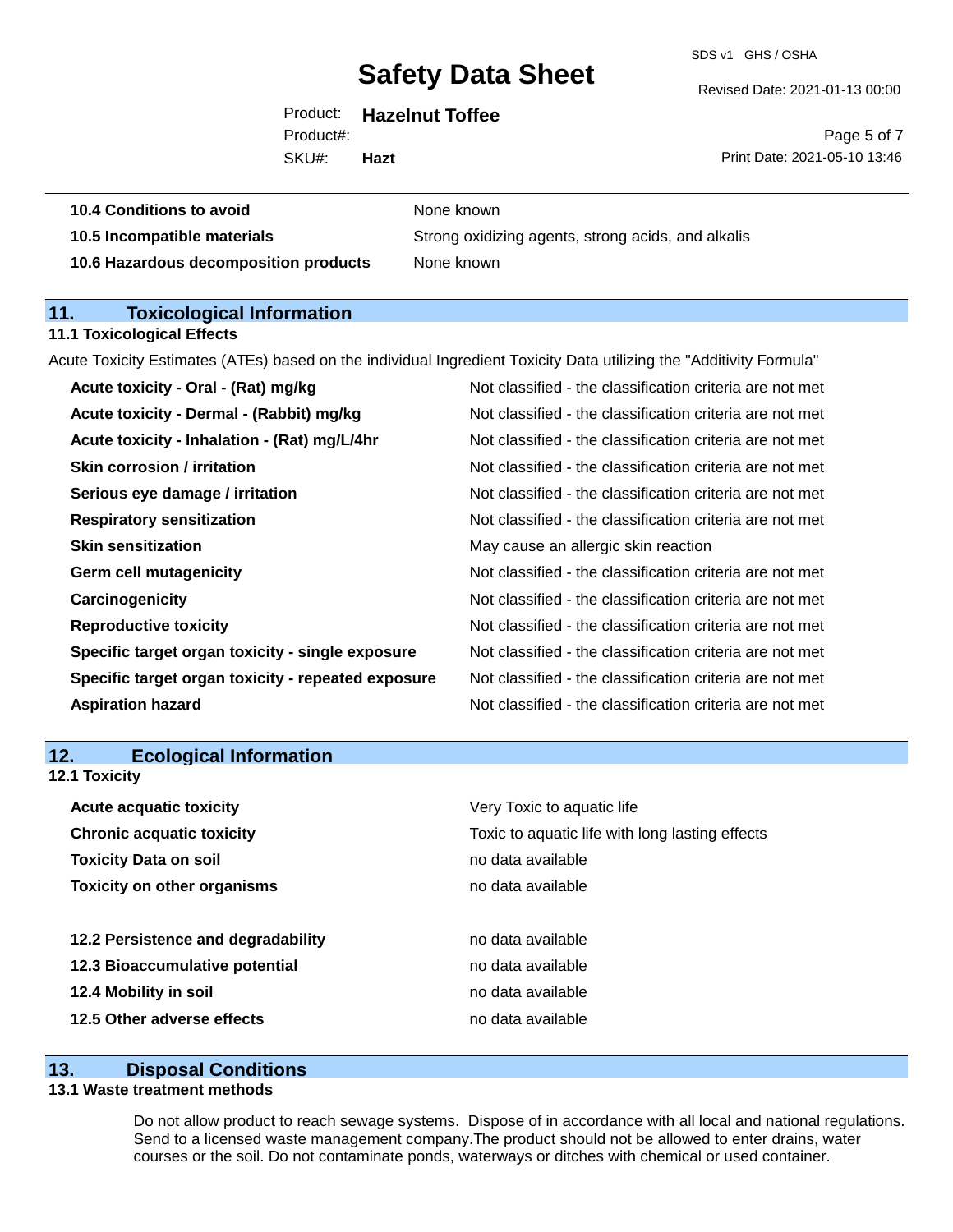SDS v1 GHS / OSHA

Revised Date: 2021-01-13 00:00

Product: **Hazelnut Toffee** Product#:

SKU#: **Hazt**

Page 6 of 7 Print Date: 2021-05-10 13:46

## **14. Transport Information**

| <b>Marine Pollutant</b>                                       | Yes. Ingredient of greatest environmental impact:<br>120-51-4 : (20 - 30 %) : Benzyl Benzoate |              |                                     |                 |               |
|---------------------------------------------------------------|-----------------------------------------------------------------------------------------------|--------------|-------------------------------------|-----------------|---------------|
| <b>Regulator</b>                                              |                                                                                               | <b>Class</b> | <b>Pack Group</b>                   | <b>Sub Risk</b> | UN-nr.        |
| U.S. DOT (Non-Bulk)                                           |                                                                                               |              | Not Regulated - Not Dangerous Goods |                 |               |
| <b>Chemicals NOI</b>                                          |                                                                                               |              |                                     |                 |               |
| <b>ADR/RID (International Road/Rail)</b>                      |                                                                                               |              |                                     |                 |               |
| <b>Environmentally Hazardous</b><br>Substance, Liquid, n.o.s. |                                                                                               | 9            | Ш                                   |                 | <b>UN3082</b> |
| <b>IATA (Air Cargo)</b>                                       |                                                                                               |              |                                     |                 |               |
| <b>Environmentally Hazardous</b><br>Substance, Liquid, n.o.s. |                                                                                               | 9            | Ш                                   |                 | <b>UN3082</b> |
| <b>IMDG (Sea)</b>                                             |                                                                                               |              |                                     |                 |               |
| <b>Environmentally Hazardous</b><br>Substance, Liquid, n.o.s. |                                                                                               | 9            | Ш                                   |                 | UN3082        |

| 15.<br><b>Regulatory Information</b><br><b>U.S. Federal Regulations</b> |                                                              |  |  |
|-------------------------------------------------------------------------|--------------------------------------------------------------|--|--|
| <b>TSCA (Toxic Substance Control Act)</b>                               | All components of the substance/mixture are listed or exempt |  |  |
| 40 CFR(EPCRA, SARA, CERCLA and CAA)<br><b>U.S. State Regulations</b>    | This product contains NO components of concern.              |  |  |
| <b>California Proposition 65 Warning</b><br><b>Canadian Regulations</b> | No Warning required                                          |  |  |
| <b>DSL</b>                                                              | 100.00% of the components are listed or exempt.              |  |  |

## **16. Other Information**

## **GHS H-Statements referred to under section 3 and not listed in section 2**

| H302: Harmful if swallowed                   | H303 : May be harmful if swallowed          |  |  |
|----------------------------------------------|---------------------------------------------|--|--|
| H313: May be harmful in contact with skin    | H316 : Causes mild skin irritation          |  |  |
| H319 : Causes serious eye irritation         | H320 : Causes eye irritation                |  |  |
| H401 : Toxic to aquatic life                 | H402 : Harmful to aquatic life              |  |  |
| <b>Total Fractional Values</b>               |                                             |  |  |
| (TFV) Risk                                   | <b>Risk</b><br>(TFV)                        |  |  |
| (11.68) Aquatic Chronic Toxicity, Category 3 | (5.60) Sensitization, Skin, Category 1B     |  |  |
| (1.19) Aquatic Chronic Toxicity, Category 4  | (1.17) Aquatic Chronic Toxicity, Category 2 |  |  |
|                                              |                                             |  |  |

(1.15) Aquatic Acute Toxicity, Category 1